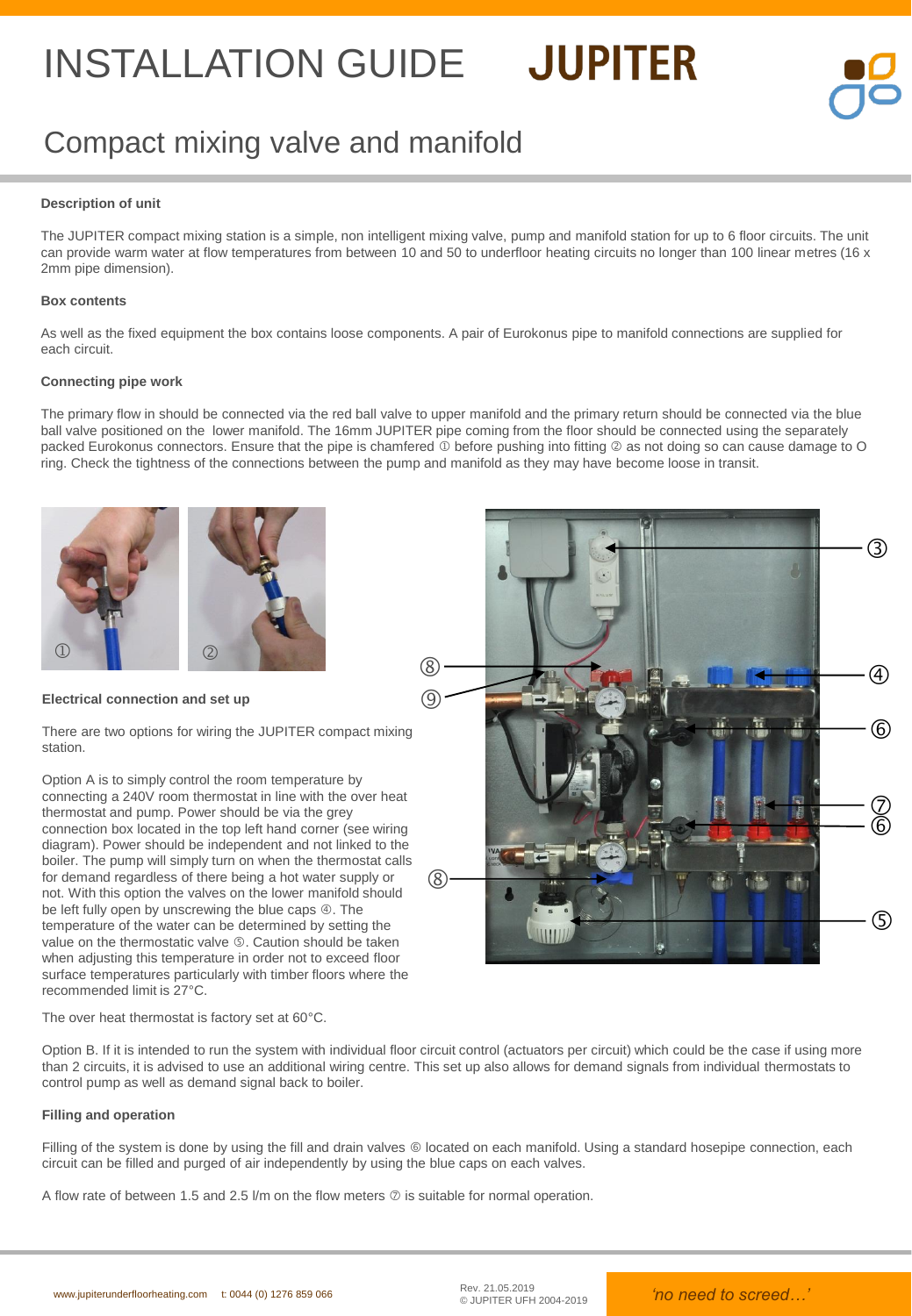# **JUPITER**





Remove thermostatic valve **S** Replace with blue cap from top valve and tighten



Remove filler cap to use as valve key



Use cap as key to close primary 2 port valve <sup>9</sup>



Using same key open (unscrew) upper return valve …….



Attach Hozelock fittings to fill and drain valves



Attach fill (lower) and return (upper) hoses and turn on water supply. Allow to drain in to bucket.



…..and lower fill valve



After 20-30 seconds close red and blue valves <sup>®</sup>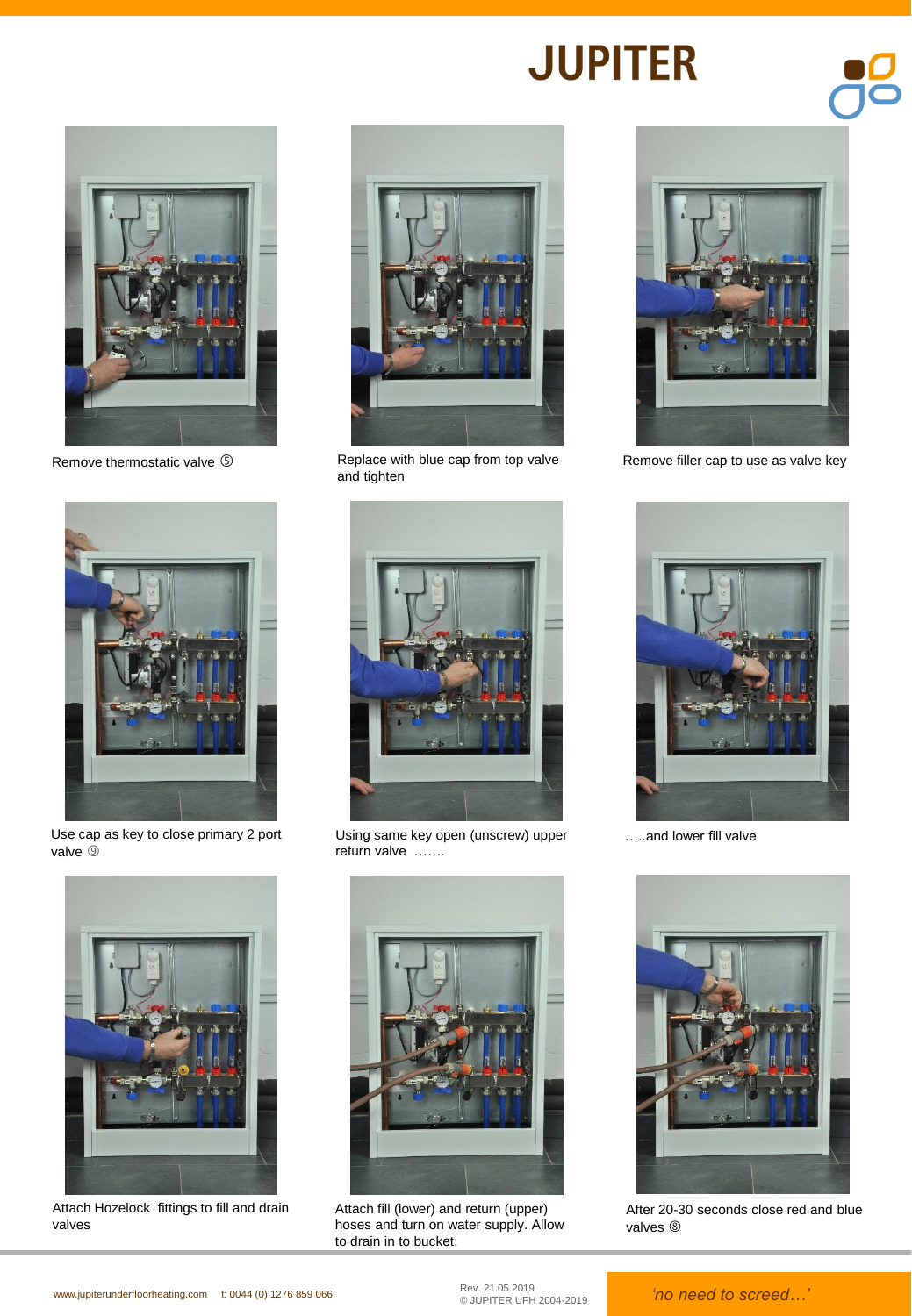# **JUPITER**



Close all blue caps on upper manifold except for the circuit you wish to fill.



Once no more air bubbles emerge, open next circuit and use blue cap to close previous circuit.





Re-open red and blue valves. Attach pressure test to lower fill valve. Open lower fill valve with attached key and test pressure to 6 bar. Once satisfied there are no leaks leave on test for a minimum of 1 hour.

Once completed decrease pressure to 2 bar and close valve using cap. Release remaining pressure and remove test equipment. Close red and blue ball valves. Open upper two port primary valve (a little water will discharge).



Once all circuits are purged, close fill and drain valves using cap. Close upper return valve first then lower fill valve. Only then turn off water supply.



Remove blue cap from lower 2 port valve and replace the thermostatic valve. Recommended setting is set point 4.5 (see table below)

|                                       |  |  | ี |
|---------------------------------------|--|--|---|
| Temp °C   10   20   30   40   50   60 |  |  |   |